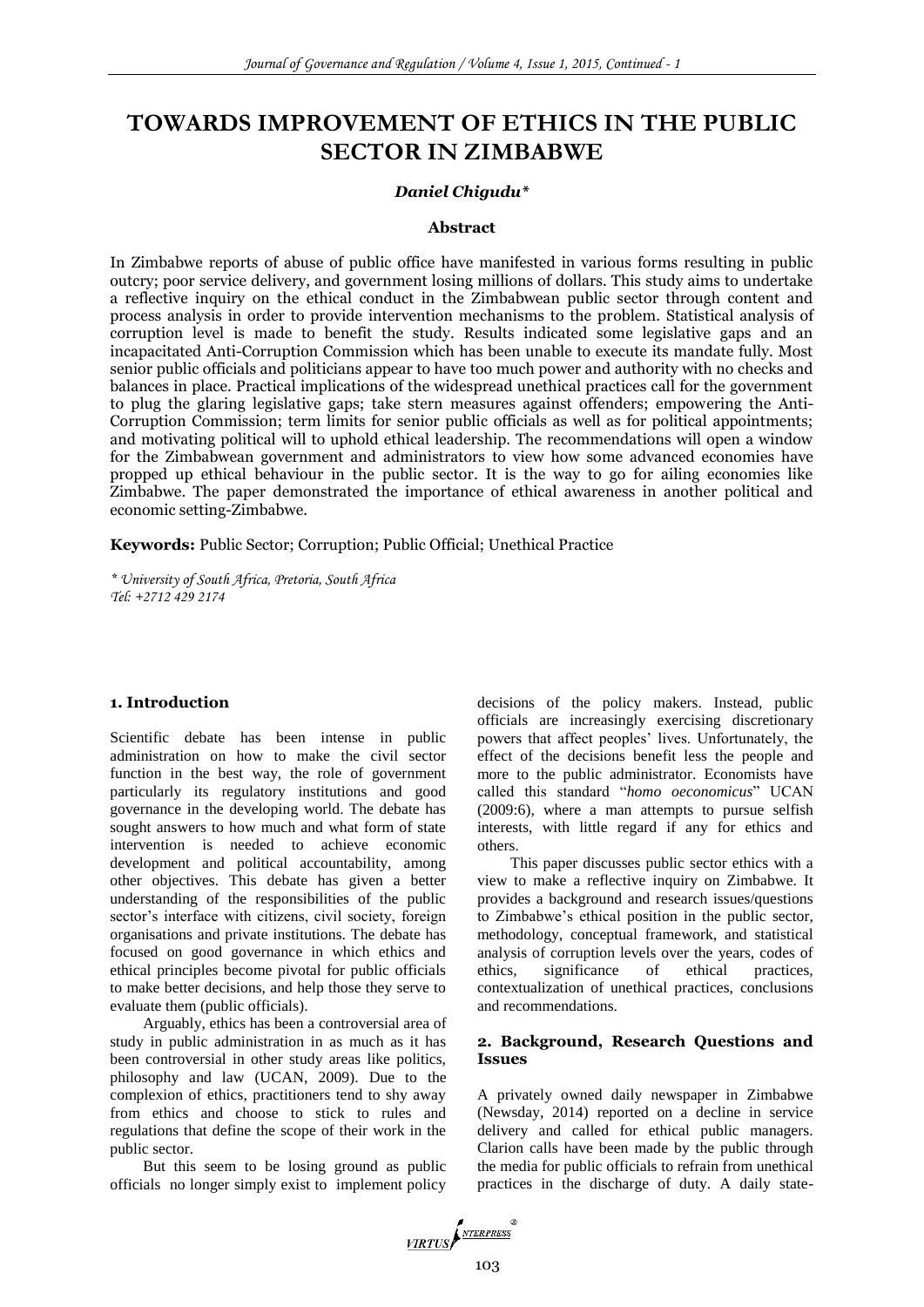sponsored newspaper in Zimbabwe (The Herald, 2014) carried a story on the alleged Rautenbach scandal of the Hwange Colliery, Unki Platinum and Chisumbanje Ethanol Plant involving senior public officials. In 2013 according to the Transparency International Corruption Index Survey, Zimbabwe was ranked one 157 out of 177 countries. In 2012 the country was ranked 163 out of 173 countries in terms of unethical practices. These positions portray gross unethical practices.As indicated by the newspaper articles, the corruption index rankings and the survey data; it seems some public officials are unethical to the detriment of the people they purport to serve. Questions that beg for answers are; what is government doing about it? What mechanisms if any are in place to safeguard the public? This calls for reflectivity on ethical matters in the public sector in order to proffer solutions.

A survey by Transparency International Zimbabwe (TIZ, 2000) reported that Zimbabweans

regarded the public sector as the most unethical sector in the country. The police was ranked as being most corrupt followed by political parties, parliament/legislature, public officials and the judiciary. From October 2011 to June 2013, Afrobarometer, a research project which measures public attitudes on socio-economic and political issues in sub-Saharan Africa surveyed more than 5100 people. According to (*Afrobarometer*, 2013) Zimbabwe was the third most corrupt African country, after joint leaders Nigeria and Egypt. Zimbabwe stood at 81% while both Nigeria and Egypt were at 82%. Afrobarometer also reported that Zimbabwean corruption increased by 43% between 2002 and 2012. The figure below shows percentages of negative ratings Zimbabwe and some countries received for handling the fight against administrative malpractices and corruption.

**Figure 1.** Countries where corruption fight is failing, 2002-2012



*Source:* AfroBarometer, 2013

Findings from the (World Bank, 2012) presented in the Human Resources Management Actionable Governance Indicators (HRM AGI) that in Zimbabwe, high levels of discretion are afforded both politicians and senior public officials without the necessary checks and balances. This may imply that there are some legislative gaps. The lack of such checks and balances breed unethical conduct, which often bear severe economic consequences to the general public and to the country in the long run. Therefore, as has been indicated, public sector ethics in Zimbabwe is a matter that urgently needs informed discussion.

# **3. Methodology**

The study is a reflective approach to research as borrowed from (Fook, 1996) and ideas from (Argyris, and Schon, 1978). It is an approach which enables one to reflect upon own assumptions and to influence a situation. In this way of thinking, reflectivity allows a practitioner to research the practice of others in order to change or improve it. This study makes a reflective inquiry into unethical practices in Zimbabwe's public sector in order to improve or change the status quo. This is done through content analysis of public sector ethics in general and Zimbabwe in particular.

# **4. Conceptual Framework**

This section provides a discussion on definition of ethics, theories of ethics, public sector ethics, corruption and statistical analysis, governance and whistle blowing.

# *4.1 Understanding Ethics*

According to (UCAN, 2009) people believe that public sector ethics is a term too weak and too nice to be of real importance. As such existence of ethics in what is regarded as the tough, dirty and unprincipled world of politics is seen as wishful thinking. Ethics is sometimes viewed as negative, impractical and meant

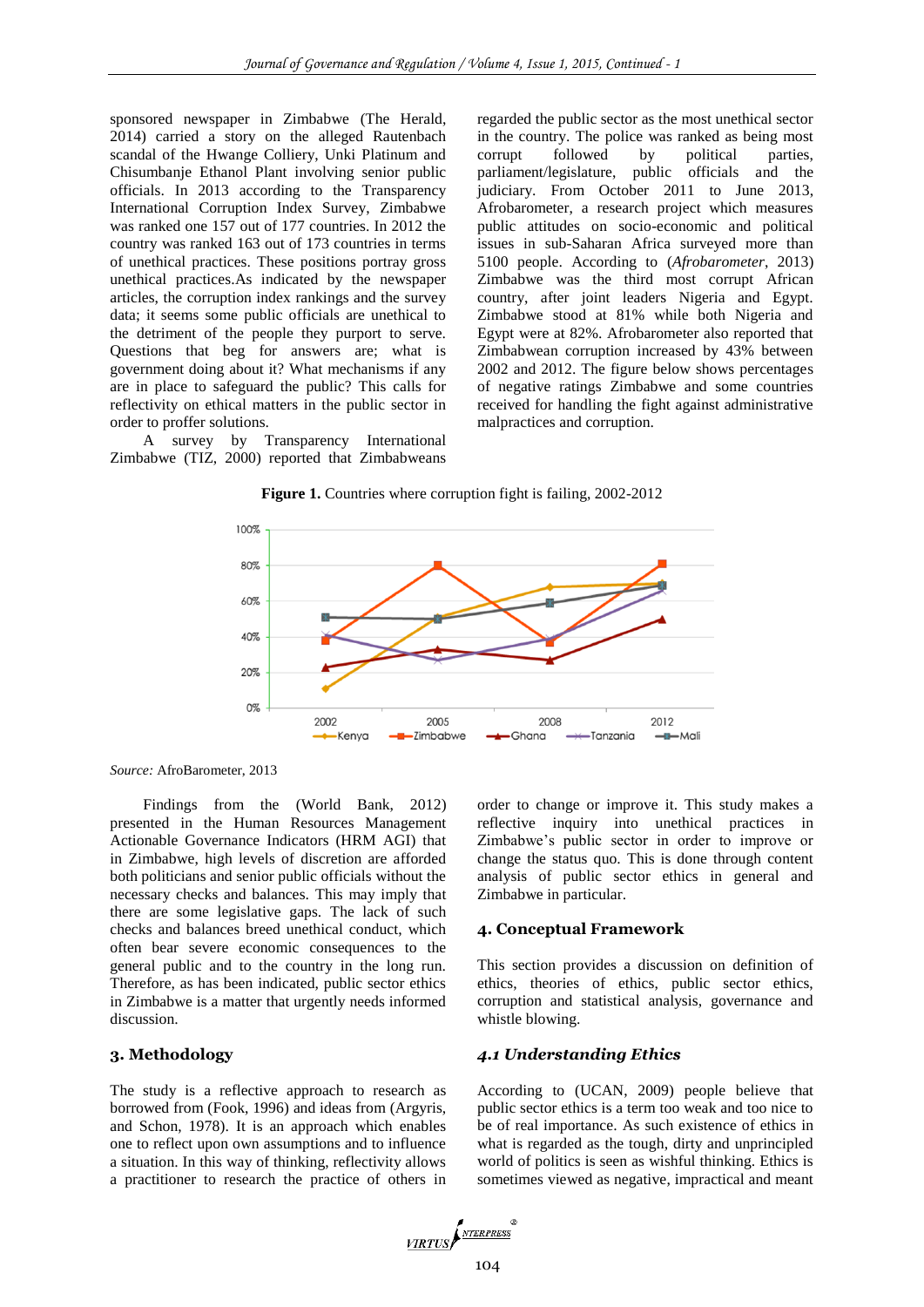for the believing innocent and not for the deliberate offenders. The term ethics has had various definitions but common to these definitions are aspects of ensuring that people live up to certain expectations as defined by institutions. For (Edwards, 2008), ethics and morality are often used to mean the same thing. These are principles meant to evaluate behaviour as bad or good.

According to ancient Greeks, the word ethos refers to morality. The word moral derives from the Latin word mos which is the same as the Greek word ethos. Moral is therefore used to refer to the current morality while ethics is used as the study of morality as asserted by (Lategan, 2003). For (Edwards, 2007) in Aristotle's view ethics implies the study and practice of good life Therefore, in Aristotle's view ethics is not a matter of gaining intellectual understanding but of practical hands on which he termed phronesis. Phronesis is a sort of ethical knowhow of what action is most appropriate in a given situation. The Organisation for Economic Cooperation Development(OECD, 1996:12) defines ethics as "the rules that translate characteristics or ethos into everyday practice" Ethics refers to the sum of ideas which define an overall culture in the public sector while values may be seen as principles that guide judgement about what is good or bad. However, the relationship between these two is complex and overlapping. Several commentators have tried to explain them. For instance , Kernighan (Chapman, 1993:16) notes that the link between ethics and values is that ethical standards and principles can be applied to the resolution of value conflicts or dilemmas, while (Denhardt, 1989:187) argues that, the concepts have been difficult to apply to the daily lives of public servants because,

"Public administrators are still striving to develop an understanding of the ethics of their profession, not because it is new, but because the understanding of the profession and its role in government has changed dramatically over years."

Public sector ethics should be seen as an activity and not a status. Therefore, encouraging ethical behaviour should not be just about establishing a list of rules to be kept in offices but an on-going management process that underpins the work of government(OECD, 1996) . This is corroborated by (Thompson, 1992: 255) who says,

"Ethics may be instrumental, it may only be a means to an end, but it is a necessary means to an end. Government ethics provide the preconditions for the making of good public policy. In this sense, it is more important than any single policy, because all policies depend on it."

The ethical conduct of politicians and public officials is a critical ingredient in democratic governance. Ethics can be viewed as standards of accountability by which the public will scrutinise the work being conducted by the members of their organisations. No matter how complex the politics of

the day can be the ethical standards of the public sector are seen to be at three different levels of practicality and in principle. The top most principles are some ethical imperatives, embedded in religion or in human rights; the internationally accepted principles for democratic and accountable governance for the public sector; and the contextual rules for the behaviour of public servants (UCAN, 2009). Ethics can be viewed from the traditional and modern moral philosophy perspectives.

# *4.2 Traditional Moral Philosophy*

Moral theory is the study of what makes actions wrong and right from the traditional perspective. This philosophy is also known as the moral theory or normative ethics and offers principles to which public officials could appeal in resolving challenging moral issues. Normative ethics is the study of ethical action. It investigates the set of questions that arise when considering how one ought to act, morally speaking. As argued by (Foot, 1983) morality does not seem to have any special binding force. She adds that people only behave morally when motivated to do so by other factors. This notion should be embraced fully by the public sector in Zimbabwe. Descriptive ethics, on the other hand, is about peoples' moral beliefs. Meta-ethics seek to define moral language and the metaphysics of moral facts. Other scholars define normative ethics as prescriptive in nature, rather than descriptive. In this article, the discussion is situated in the normative ethics area. It seeks to examine standards for the rightness and wrongness of actions. Normative theories have several strands with three most well-known being virtue ethics, consequentialism and deontological ethics.

#### *4.2.1 Virtue Ethics*

These focus on the character of the public official and not on the formal rules of the organization or the consequence of actions. Virtue ethics are hinged on an account of the purpose of human life or the meaning of life. For Plato and Aristotle the Greek philosophers, the purpose was to live in harmony with others, and defined four cardinal virtues as prudence, justice, fortitude and temperance. Virtue ethics should be universally accepted.

#### *4.2.2 Consequentialism*

This theory holds that the consequences of a particular action develop the basis for any valid moral judgment about that action. For instance, a morally right action is one that produces a good outcome, or consequence.

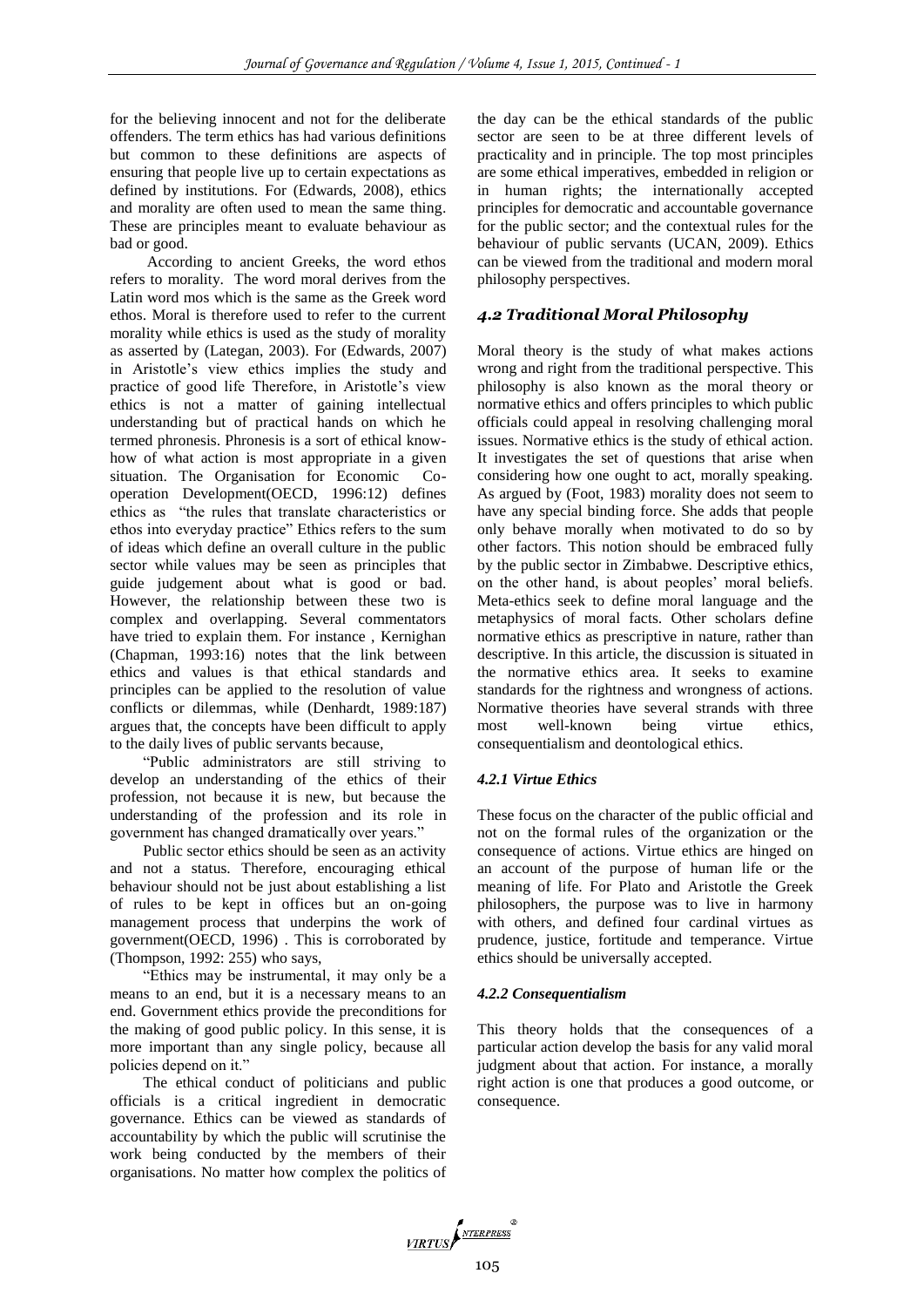## *4.2.2.1 Utilitarianism*

This theory *is* a specific strand of consequentialist ethic in that, the moral worth of an action is primarily determined by its contribution to overall utility. This means its overall contribution to happiness or pleasure among all persons as opposed to sadness or pain. It is the satisfaction of preferences.

# *4.2.3 Deontological Ethics (Kantianism)*

It is sometimes called duty or obligation ethics. Deontologists believe that ethical rules bind one to duty. The theory is concerned about the wrongness or rightness of actions in pursuance of duty and not the wrongness or rightness as a result of the duty. What matters here is the public official's fidelity to the principle and not the consequences for the individual or their usefulness to others. Duty is more critical in this theory.

## *4.3 Modern Moral Philosophy*

Modern moral philosophy revolves around claimsbased or rights-based ethics. These are ethical theories based on the fundamental principle of human rights which focus on people's freedom of speech, association, religion, civil rights, political rights and social/economic rights. The claims-based ethics implies that people have claims against somebody for instance the state, and that this somebody consequently has some obligations.

In the public sector, ethics address the fundamental premise of a public official's duty as a "steward" to the public. In other words, ethics is the moral justification and consideration for decisions and actions made during the completion of daily duties when working to provide the general services of government (Foot, 1983). For (Bass and Steidlmeire, 1999) the ethics of public officials rest on three pillars: firstly, the moral character of the leader, secondly, the ethical values embedded in the leader's vision and articulation thereof; and, lastly, the morality of the choices and actions within which leaders and followers engage and which they pursue to realise the ethical vision. These authors contend that corrupt behaviour is therefore not impulsive but rather it is a premeditated act.

(Van Wart, 2003:214) states,

"In the public sector, effective leadership provides higher-quality and more efficient goods and services. It provides a sense of cohesiveness, personal development and higher levels of satisfaction among those conducting the work. Effective leadership provides an overarching sense of direction and vision, an alignment with the environment, a healthy mechanism for innovation and creativity and a resource for invigorating the organisational culture."

Given that kind of leadership in Zimbabwe, the level of corruption could go down significantly in the public sector. The unethical leadership in Zimbabwe hatches corrupt practices and a lack of responsiveness to the needs of clients. According to (Naidoo, 2012) , unethical behaviour often starts at the top of the public sector, where public sector values are not personified and promoted. This may be attributed to lack of accountability, lack of transparency and lack of responsibility.

It can be suggested that by placing greater emphasis on accountability, responsibility and transparency and adhering to rules and procedures, effectiveness and efficiency in Zimbabwe's public sector can be improved. In the subsections to follow we discuss corruption, governance and whistle blowing in the realm of traditional and modern moral philosophy.

# *4.4 Corruption*

In view of virtue ethics corruption is a break of several categorical imperatives which include avoiding injury and acting justly because corruption entails a favour to certain people. While deontological ethics is about commitment to principle it argues that corruption involves deception. This undermines the moral of those involved and therefore corruption is deemed unethical. The consequentialist theories and utilitarianism, however, may view corruption as ethical because some observers have argued that corruption is to "grease the wheels" and can make bureaucracies work more efficiently (which is useful to most people).While this argument is hardly seen today ,it can exemplify a perspective from which corruption can be seen as ethical. (World Bank, 1994) and (TI, 2005) define corruption as "the abuse of entrusted power for private gain" and (O'Leary,R,Gerard,C & Bingham, 2006:4) say that, it is a significant problem in much of the developing world. Some factors contributing to corruption are poor policies, and activities like procurement that are poorly managed; poverty; income disparities; inadequate civil service remuneration; unethical leadership and poor governance practices. It can be argued that unethical leadership breeds abuse of power.

# *4.5 Governance*

The(World Bank, 1994) defines governance as the exercise of political, economic, administrative and legal authority in the management of a nation's affairs. Such authority may be acquired through election, appointment or delegation in the public sector (Siswana, 2007).According to (Farazmand,A and Pinkowski, 2007:313) governance is a valueladen normative concept, referring to how well governments govern or whether the government serves the citizenry well. As such, good governance implies (Edwards, 2008) a condition whereby such authority is discharged in an ethical, effective,

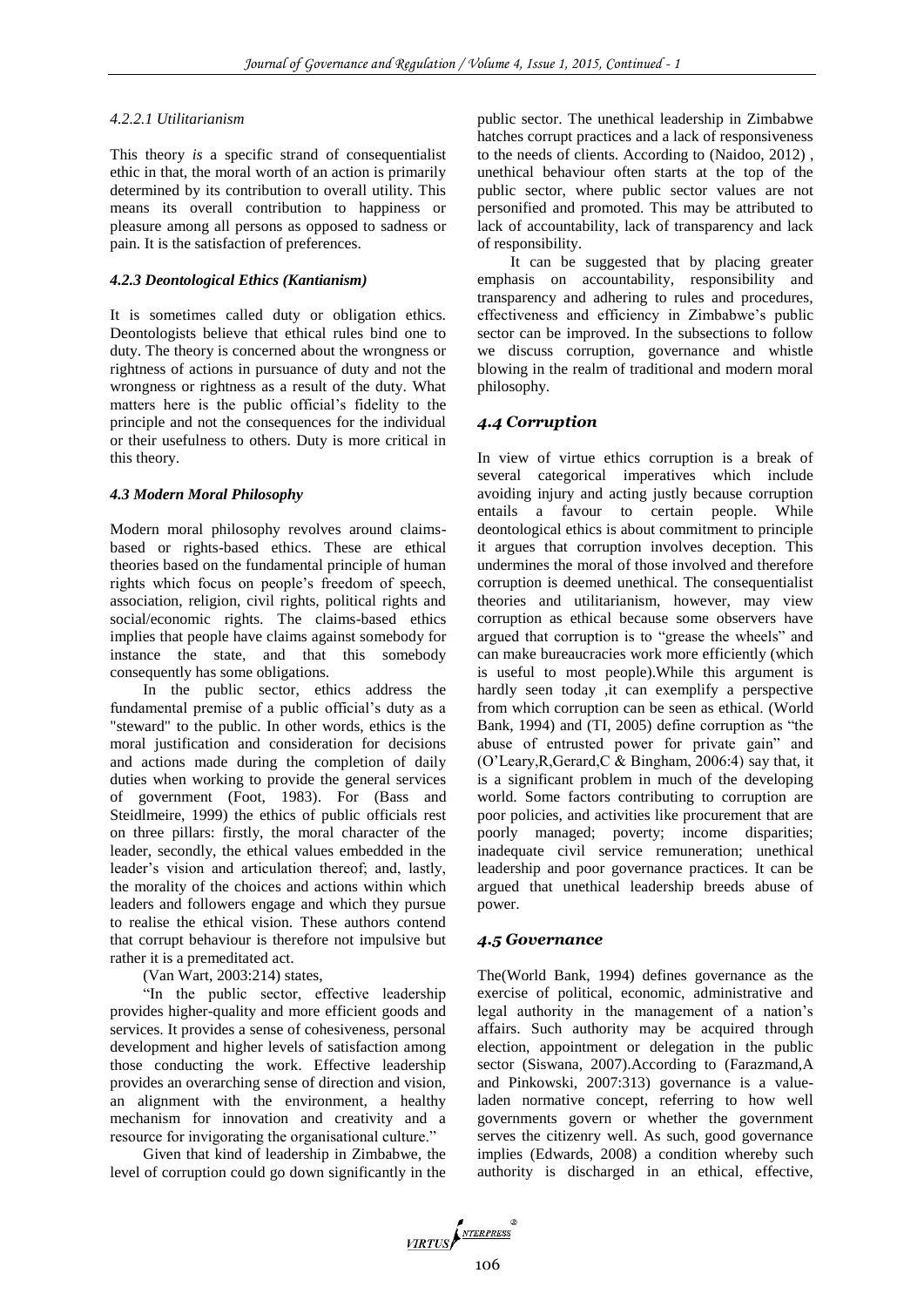transparent and accountable manner, while bad governance is associated with unethical practices in the public sector. Good governance practices allow for whistle blowing to alert the public on unethical behaviour.

# *4.6 Whistle Blowing*

The assertion by (Masaka, 2007:33), that whistle blowing and the obligations of loyalty and obedience in Zimbabwe presents a classic case of competing moral values. These competing moral values are the basis of ethical or moral dilemmas. An ethical dilemma is a situation involving a choice between two opposing courses of action, where there are reasonable moral considerations in support of each course of action. This situation of conflicting moral choices calls for individuals who are courageous enough and prepared to make hard choices in which case they have to promote one or the other of the values, but not both. In Zimbabwe, cases of immoral practices in the public sector present moral dilemmas to the public officials, whether to blow or not to blow the whistle given these conflicting moral circumstances. In most cases the punishments meted out to the whistle blowers inflict pain, for instance, through victimisation (Shaw, 1999). However,(Bok, 1988), views whistle blowing as an act of disloyalty mainly because the whistle blower's public exposure of alleged immoral practices in the business is a violation of loyalty both to the firm and to his fellow employees. Therefore, according to Bok, whistle blowing violates public sector and collegial loyalty while at the same time it helps to inform the public about malpractices that are likely to injure their health and well-being. Masaka notes and we agree that while Bok castigates whistle blowing for violating public sector and collegial loyalty, he also defends it. What is important in this case is to determine whether collegial loyalty has more moral weight than loyalty to public welfare. This article argues that loyalty to the public interest should take precedence to that of the public sector entity.

The observation by,(Shaw, 1999:282) that the obligations of loyalty and obedience to one's employer are morally suspect because such obligations try to inculcate domination of the ethical sensitivities of employees and hence prey on the employees' autonomy and private lives. This holds true to a large extent to the public sector in Zimbabwe. The employer therefore, who does not cherish ethical values tends to corrupt the employee who sees the employer condoning corrupt tendencies. It takes a person of high moral fibre to report unethical practices like corruption even if it means risking the loss of his/her job. (Larmer, 2002:161) remarks that, "Loyalty does not imply that we have a duty to refrain from reporting the immoral actions of those to whom we are loyal." Loyalty that persuades employees to 'see no evil' and 'speak no evil' when

immoral practices are an injury to the public, is misdirected.

# **5. Codes of Conduct and Codes of Ethics**

Renowned codes of ethics include the International Code of Conduct for Public Officials adopted by the United Nations General Assembly in 1996 and the Model Codes of Conduct for Public Officials developed by the Council of Europe and adopted by the Member States in 2000. They serve as a reference point for states administration. Among other provisions, the codes state that the public officials should carry out their duties in accordance with the law, in a politically neutral manner and should not attempt to frustrate the lawful policies, decisions or actions of the public authorities. Equally important are provisions, which say that public officials should not allow their private interest to conflict public positions which they occupy. Further, in the exercise of his/her discretionary powers, the public official should ensure that public property, facilities, services and financial resources which are entrusted upon him/her are managed and used effectively, efficiently and economically. Well written Codes of Conduct provide that public officials should not accept a gift likely to, cause them to act with prejudice in the course of their duties.

# **6. Assets and Income Disclosure**

Proponents of public sector ethics have argued that one of the key instruments for maintaining integrity in the public service is income declarations. This includes statements that show the assets and liabilities of all those in positions of influence and those of their immediate family members. This helps to identify what wealth is not fairly attributable to income, gift, or loan. It is a notion that is winning support from international agencies.

# **7. The Significance of Good Ethical Practices in Zimbabwe's Public Sector**

Limited resources; citizen demands; departmental autonomy and managerial discretion all present challenges that require ethical consideration as will be shown in this section.For the majority of people in Zimbabwe, it may seem that they are approaching a moral crisis, more than an apparent crisis of confidence in the political authorities. This may also be a crisis of confidence in the representativeness and legitimacy of public sector management. This may pose a problem with a serious effect on the public service as it results in a loss of respect for the institutions and a lack of ethical and law enforcement role models.

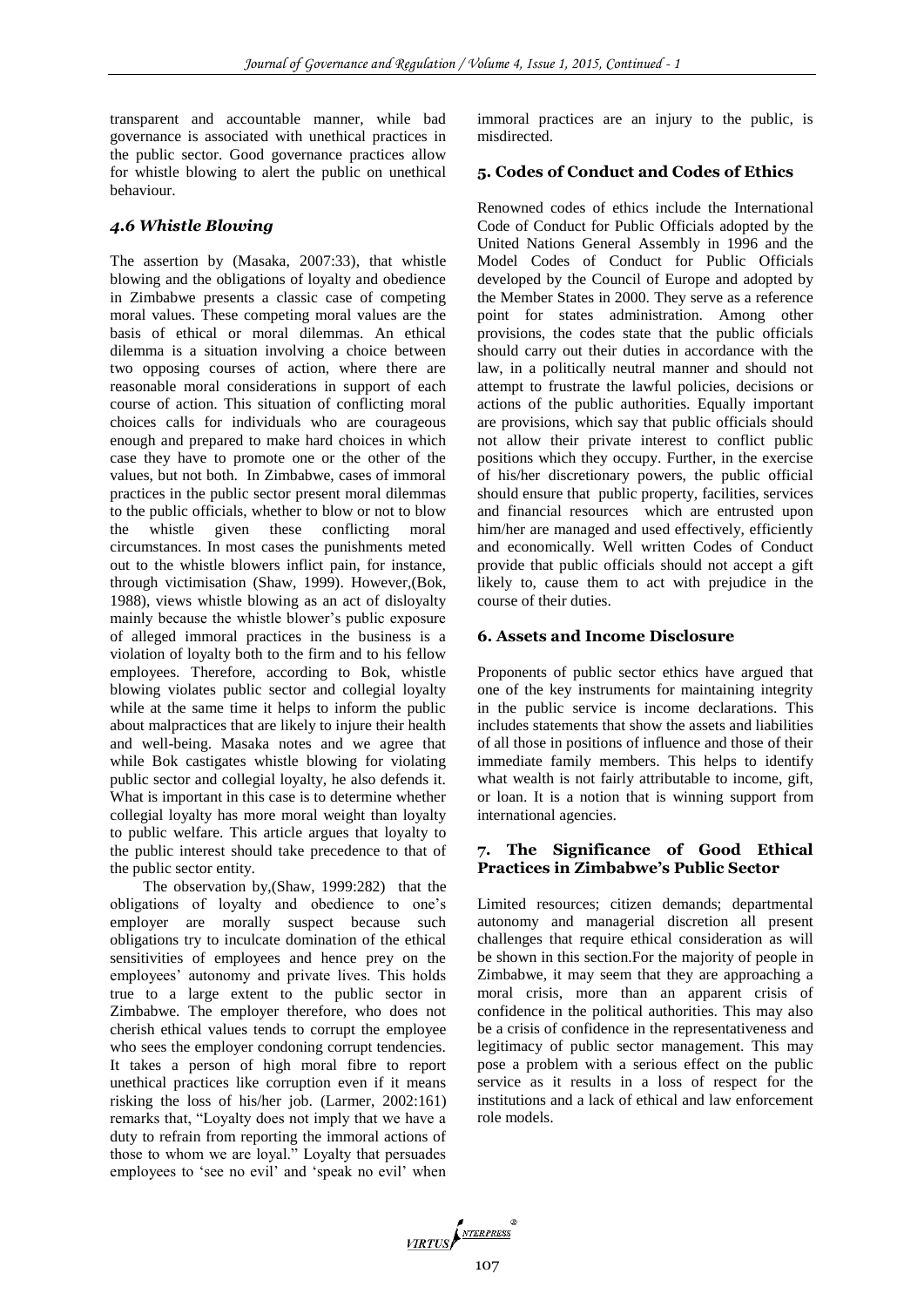# *7.1 Working with limited resources*

When resources are limited, there may be pressure to cut corners or to bypass due process. If people feel underpaid and insecure, morale goes down, and then they may be less willing to work extra hard. It seems government is aware of the possible risks of these factors and acknowledges that the conditions under which public servants work are important in ensuring a climate conducive to ethical conduct.

# *7.2 Citizen demands*

Making government more client-oriented is a central platform of public management reform in many countries. This means that, at the same time as having to manage with fewer resources, public servants also face pressures from increased public demands for more and better quality services. Conflict might arrive between client rights and the public servants' obligation to keep within economic limits. These conflicts of objectives and responsibilities manifest themselves as dilemmas that must be resolved directly by public servants. When high public expectations are not met, public servants meet the burden of the public's dissatisfaction.

# *7.3 Departmental autonomy*

In Zimbabwe, departments now enjoy relatively more autonomy. As departments define their own standards and ways of operating; concerns have been raised that the inculcation of public service values are breaking down.

# *7.4 Managerial discretion*

Within departments too, there is significant devolution of authority to individual managers. Considerable discretion is left with operational managers to choose inputs, and re-allocate funds between programmes or activities. Flexibility has also been given to managers in the management and deployment of human resources.

## **8. Contextualisation of Unethical Practices in the Public Sector**

Unethical practices in Zimbabwe have become endemic within public sector entities. Those highly reported in the media and noted by (Yakamoto, 2014) include Willowgate scandal (1988); War victims compensation scandal (1994); Grain Marketing Board scandal (1999); Chiadzwa diamond scandals (2006- 2014);the airport road scandal (2008-2014); and the salarygate scandals.

In 2012, Cabinet noted with concern that the Grain Marketing Board (GMB) had not realised a profit over the previous ten years owing to malpractice. At the Zimbabwe Broadcasting Corporation (ZBC), the Minister of Information (2014) dissolved a board running the entity for allegedly being embroiled in the corruption that saw the chief executive officer taking home over forty thousand American dollars when the shop floor staff went without pay for months The Office of the Auditor and Comptroller-General is believed to have unearthed a lot of rot in the government circles such as the Central Mechanical Department (CMED); the Tender Board of Zimbabwe; the Vehicle Inspection Department; Zimbabwe Revenue Authority (ZIMRA); Immigration; Passport Offices; traffic corps and in local authorities.

| Country         | 2012-2013       | 2013-2014       |
|-----------------|-----------------|-----------------|
|                 | Rank out of 143 | Rank out of 148 |
| Uganda          | 126             | 129             |
| Benin           | 127             | 13 <sub>o</sub> |
| <b>Zimbabwe</b> | 127             | 131             |
| Madagascar      | 128             | 132             |
| Pakistan        | 129             | 133             |
| Venezuela       | 131             | 134             |
| Mali            | 132             | 135             |
| Malawi          | 133             | 136             |
| Mozambique      | 134             | 137             |
| Timor-Leste     | 135             | 138             |
| Myanmar         | n/a             | 139             |
| Burkina Faso    | 136             | 140             |
| Mauritania      | 137             | 141             |
| Angola          | n/a             | 142             |
| Haiti           | 138             | 143             |
| Sierra-Leone    | 139             | 144             |
| Yemen           | 140             | 145             |
| Burundi         | 141             | 146             |
| Guinea          | 142             | 147             |
| Chad            | 143             | 148             |

**Table 1.** GCI Ranking Comparison for 2012-2013 and 2013-2014 (the bottom 20)

Source: The Global Competitiveness Report 2013-2014:15

VIRTUS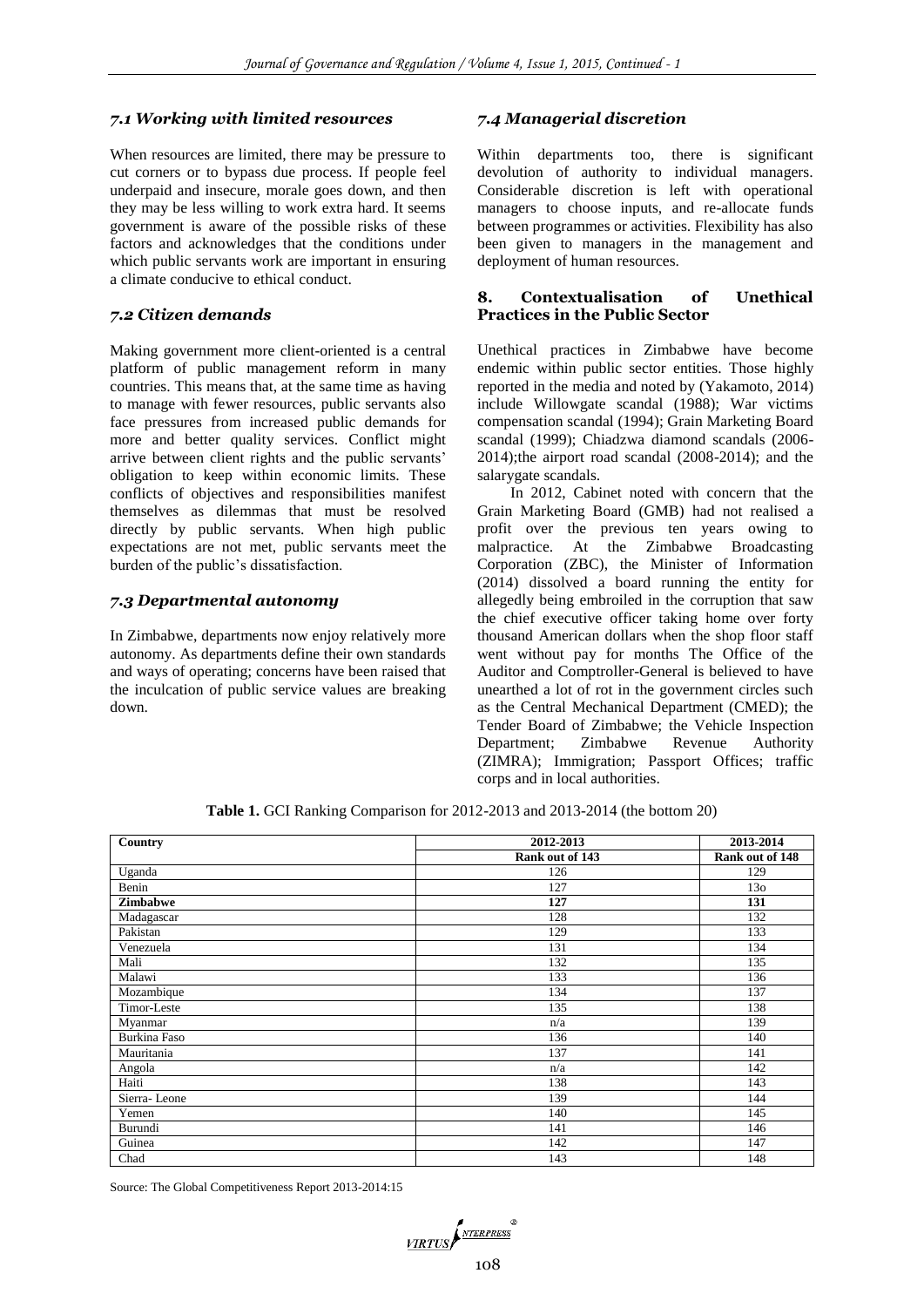Unethical practices of this magnitude in the public service are disgusting because public service delivery should be a culmination of the extent to which moral dimensions of ethical practices are upheld (Morscher, E. Neumaier, O and Simon, 1998:145). In light of this (Masaka, 2007:32) asserts the importance of ethics in humanity's daily endeavours and interactions with public entities. It is difficult to conduct business with an unethical person, in that one cannot risk trusting him/her and the commitments and promises he/she makes(Trevino, and Nelson, 1995:290). According to (Masaka, 2007) a case in point is that of Zimbabwe where public sector malpractices are reported to be on a meteoric rise. People have lost faith in the way some public officials perform duties given a plethora of cases of malpractices that have beset Zimbabwe. Good public service delivery is only possible if the ones who engage in it do so in a manner that shows respect for

the well- being of partners, clients and society at large.

# **9. Statistical Analysis**

The Global Competitiveness Index (GCI) is a tool that assesses the competitiveness of 148 economies across the world in all stages of development including performance of public sector institutions. Table 1 above shows the position of Zimbabwe (in bold) in the bottom 20 of the 143 economies for the period 2012-2013 and bottom 20 of the 148 economies in the period 2013-2014.These positions are not pleasing for a country with a literacy rate soaring above 80% in the last decade. In table 2, public institutions in Zimbabwe continue receiving weak assessments due to corruption and favouritism. Table 3 shows the GCI for Zimbabwe in some detail with selected indicators that directly relate to public institutions. Indicators are expressed as scores on a scale 1-7 with 7 being the most desirable outcome.

**Table 2.** The GCI for Zimbabwe in detail: Selected Indicators

| <b>Measure</b>                                 | Year | <b>Index/Ranking</b> |
|------------------------------------------------|------|----------------------|
| Transparency International Corruption Index    | 2012 | 163/176              |
| World Bank-Doing Business Millennium Challenge | 2013 | 172/185              |
| Corporation(MCC) government effectiveness      | 2013 | $-0.53$              |
| MCC control of corruption                      | 2013 | $-0.43$              |

Source: The Global Competitiveness Report 2013-2014

**Table 3.** Global Comparisons of Economic Competitiveness and Corruption: Zimbabwe's index / ranking

| <b>Indicator</b>                                 | <b>Value</b> | <b>Rank/148</b> |
|--------------------------------------------------|--------------|-----------------|
| Judicial Independence                            | 2.7          |                 |
| Favouritism in decisions of government officials | 2.6          | 108             |
| Wastefulness of government spending              | 2.6          |                 |
| <b>Reliability of Police Services</b>            |              | 123             |
| Degree of customer orientation                   |              | 133             |
| Hiring and firing practices                      |              | 146             |

Source: Bureau of Economic and Business Affairs Report (2013)

## **10. Bad Practices Going Unreported**

Management in some sectors of the public service is intolerant of any employee who reports unethical practices. The employee is subjected to various forms of victimisation, open or latent, ranging from physical and verbal threats through to psychological traumatization in a bid to silence the would- be whistle blowers.

The vulnerability of employees to whimsical victimization by management is high in Zimbabwe's public sector. This is calculated to scale down the propensity for reporting malpractices by senior managers. The victims are then used as examples of bad apples by management when management instills fear in other employees. Therefore, unethical practice

in Zimbabwe's public sector tends to be on the side of senior management. Any real or perceived unethical practice at lower levels is expeditiously dealt with by senior management. This helps senior management to mask their own unethical practice and bolsters their integrity in the eyes of the general public they purport to serve.

Evidently, instead of public entities taking a keen interest in the corporate misdeeds exposed by the employee, they undertake to harass the employee for making unauthorised disclosure of real or perceived corporate misdeeds. Whistle blowing should be allowed to provide checks and balances in the public sector. There can be no plausible reason to bypass good ethical behaviour in the public sector as corroborated by Ross in (Boss, 1999:27) who wrote

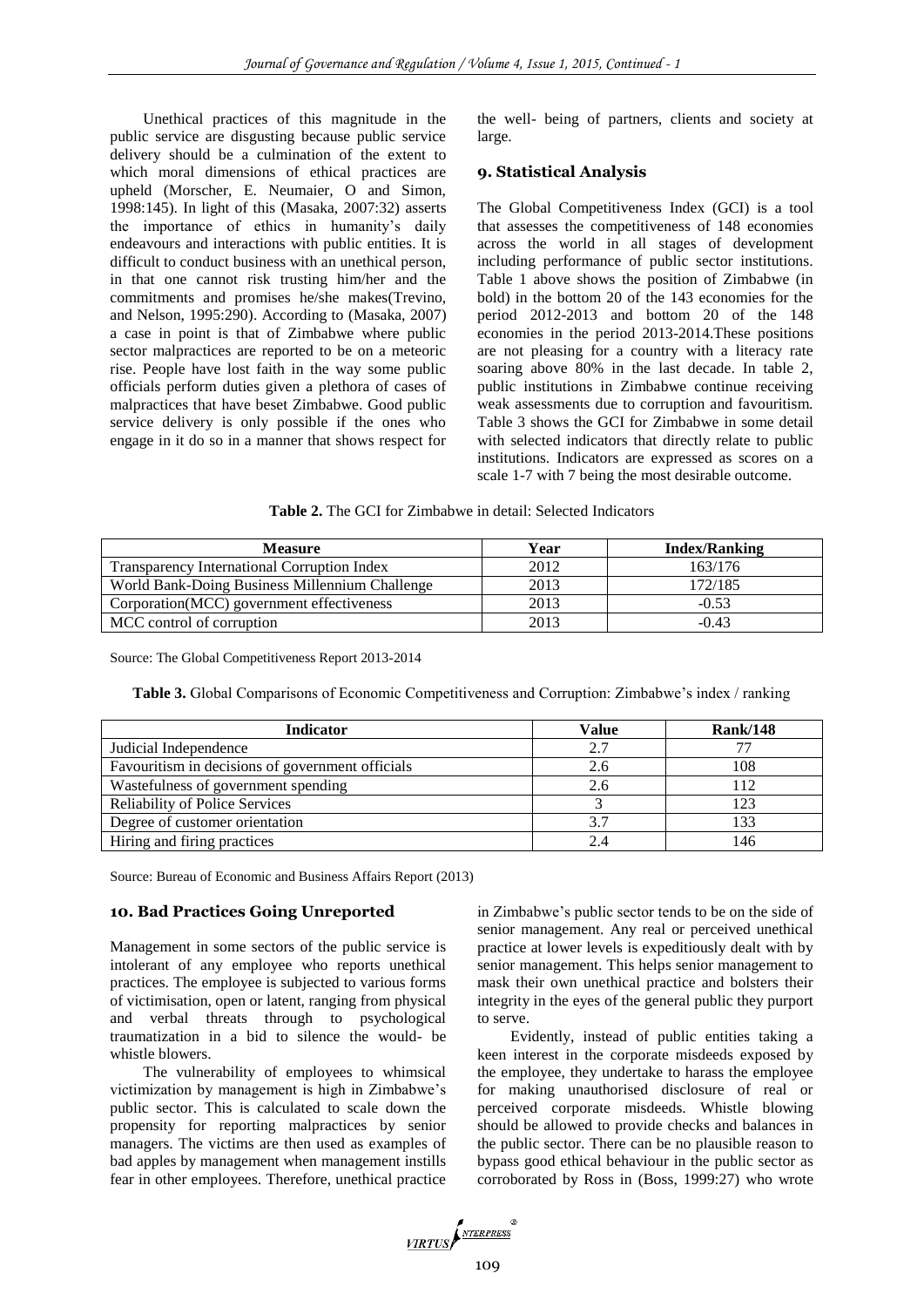that the moral duty of non-maleficence (duty not to cause harm) overrides the duty to maximise profits.

The Central Bank Governor of Zimbabwe established a Whistle Blower Fund in December (The Financial Gazzette, 2004). The fund was meant to reward those who reported corrupt practices although in the private sector. Here was a window of opportunity to learn and do the same for the public sector. Whether the fund achieved the intended objective in the finance sector is for others to comment. A similar fund for public sector ethics could have arrested the rate of unethical practices and corruption that have pervaded the corridors of power and authority in the public service delivery system in Zimbabwe today. Public officials however, must expose and report immoral business practices because it is the right thing to do. But the conditions to do what is right for its own sake in Zimbabwe may not always be possible. Some employees would say, "Why risk my life or losing my job?", as a result they will not report any unethical practice. The complexity of the matter may lie in senior public officials possibly being political appointees as opposed to their being appointed based on merit.

Zimbabwe may need to develop uniform ethical standards that cut across the public sector. The upsurge in immoral practices in the public sector in Zimbabwe today primarily driven by greed puts Kantian moral theory to a stern moral test.

# **11. Impediments to Good Ethical Practices**

Zimbabwe faces several challenges that militate against ensuring that public sector ethics are emulated by the public. These include legislative gaps on how to manage conflicts of interest in which senior public officials are politicians; and where there are delays in initiating investigations; delays in conducting and concluding the investigations; and delays in taking decisive action where investigations are concluded. Law enforcement agents often appear incapacitated to handle certain cases because some public officials appear to wield wide discretionary authority to determine investigation outcomes.

This is probably meant to enable weakening possible 'ripple effects' when the culprits are eventually brought to book with punitive action being taken. When audits expose unethical practices, management and other agencies that are required to follow up the cases to the logical conclusion, tend to develop cold feet In some cases a game of hide and seek may be played where senior management may appear to be waiting for a decision from the board or the minister. On one hand, the board or minister may bury their head in the sand and claim it is a management issue. On the other hand, they may claim to be preoccupied with policy issues.. There is an apparent need for political will to uphold ethical standards and reduce corruption levels.

# **12. Conclusions and Recommendations**

The study indicates that public sector ethics are lacking as manifested by high levels of corruption and public outcry over maladministration of public institutions.Global Integrity (Global Integrity, 2011), reported that the Anti-Corruption Commission is highly inefficient, ineffective and "has very little authority to take steps aimed at stopping corruption in Zimbabwe". Out of 147 corruption cases reviewed by the Commission in 2006, only 4 were completed.

Anti-corruption bodies would require shielding from undue political interference and need to be capacitated.There is need to plug legislative gaps that appear in the impediments as highlighted.The government needs to expeditiously give attention to public officials implicated and involved in corruption so that the public does not assume nothing is being done. Political will to improve ethical conduct will go a long way in improving ethical behaviour. Government sponsored entitlements like huge fuel allocations should be trimmed when the economy is weak. It may be worthwhile to consider establishing clients' service charters in all public sectors. Term limits for political appointments in the public sector may eliminate the entrenchment of unethical behaviour unlike where open-ended tenure of office is allowed to prevail. A facility to offer rewards for providing evidence of corruption and other forms of practices that violate a comprehensive code of ethical conduct may improve ethical conduct. Treasury may require capacitation to monitor effectively and efficiently the flow of money. Government should develop stiffer punitive measures against those convicts of corruption, abuse of public office and other related offences.

Further research is needed to establish solutions sector by sector as no one solution may suit the entire public service.

#### **References**

- Afrobarometer. (2013).
- 2. Argyris, C and Schon, D. (1978). Organisational Learning : A Theory of Action Perspective. New York: McGraw-Hill.
- 3. Bass,B.M & Steidlmeire, P. (1999). Ethics , Character and Aunthetic Transformational Leadership Behaviour. Leadership Quarterly, 10(2), 181–217.
- 4. Bok, S. (1988). "Whistle Blowing and Professional Responsibility" in Beauchamp, T.L and Bowie,N.E "Ethical Theory and Business" (pp. 292–303). New Jersey: Englewood Cliffs-Prentice Hall.
- 5. Boss, J. . (1999). Analysing Moral Issues. California,Belmont: Mayfield Publishing Company.
- 6. Chapman, R. . (1993). Ethics in Public Service. Edinburgh: Edinburgh University Press.
- 7. Denhardt, K. . (1989). The Management of Ideals : A Political Perspective in Ethics". Public Admnistration Review, 187–193 March/April.
- 8. Edwards, T. (2007). Ethical Fitness for Accountable Public Officials: An Imperative for Good Governance. Journal of Public Administration., 42(5).

VIRTUS